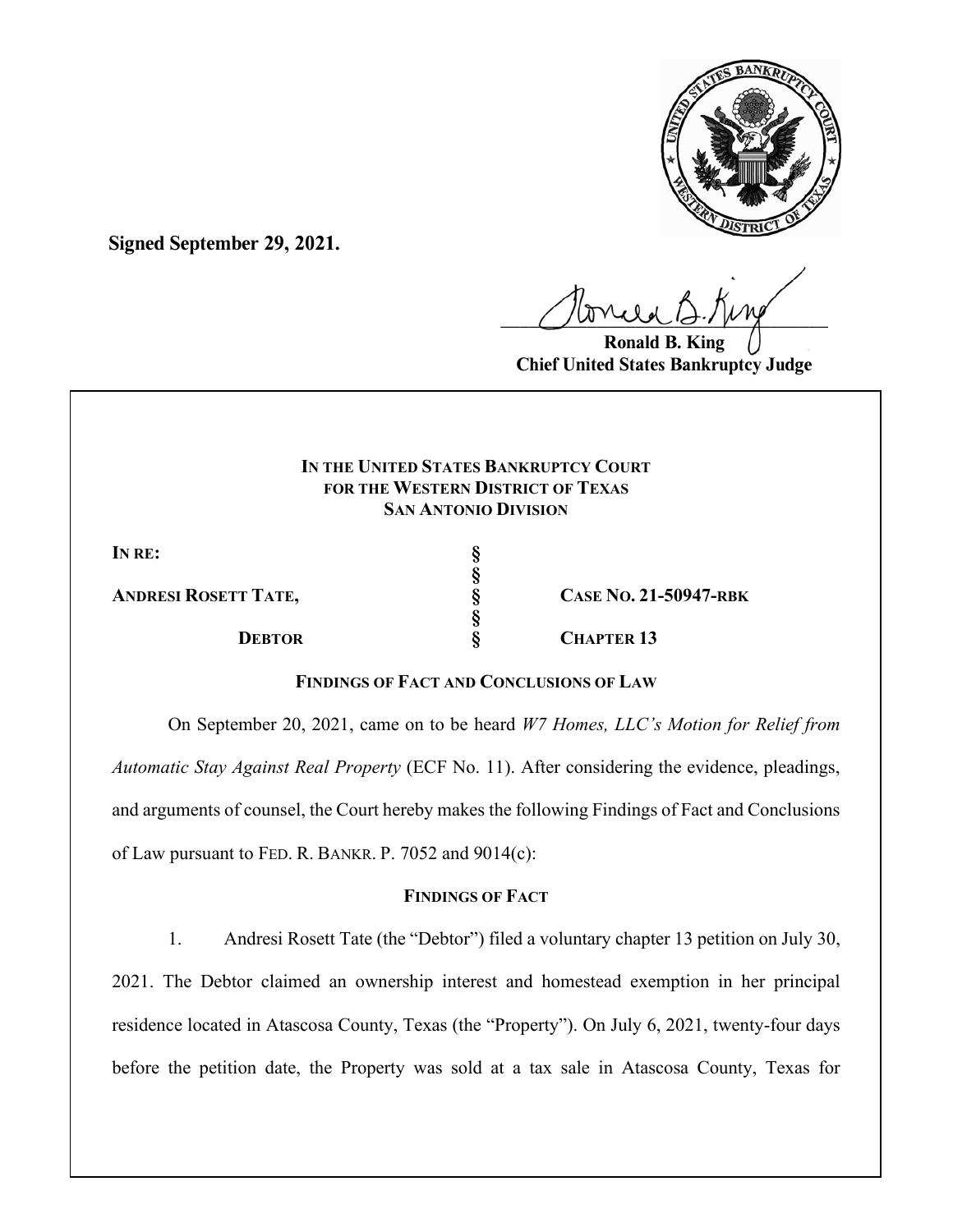nonpayment of property taxes. W7 Homes, LLC ("W7") purchased the Property for \$88,000.00. A Sheriff's Tax Deed was executed in favor of W7 on July 12, 2021 and recorded in Atascosa County on July 19, 2021. The Sheriff's Tax Deed conveyed title to W7 subject to the Debtor's right to redeem the Property under the Texas Tax Code.

2. The Debtor listed W7 as a secured creditor holding a claim for prepetition mortgage arrearage in the amount of \$18,000.00. The Debtor's proposed chapter 13 plan attempts to cure her real property tax delinquency and redeem the Property by making periodic payments to W7. The proposed chapter 13 plan includes \$18,000.00 plus 5.25% interest to W7 to be paid over a five-year term.

3. On August 27, 2021, W7 filed its *Motion for Relief from Automatic Stay Against Real Property*. W7 asserted that it is the owner of the Property pursuant to the Sheriff's Tax Deed and the Debtor has no ownership interest in or possessory right to the Property. W7 argued that cause exists to terminate the automatic stay for lack of adequate protection and because the Debtor lacks any equity in the Property and the Property is not necessary for an effective reorganization. 11 U.S.C.  $\S$ § 362(d)(1)–(2).

#### **CONCLUSIONS OF LAW**

4. This Court has jurisdiction over this matter pursuant to 28 U.S.C. § 1334(b). Venue is proper in this Court pursuant to 28 U.S.C. § 1409(a). This matter is a core proceeding within the meaning of 28 U.S.C. § 157(b)(2).

5. Section 362 of the Bankruptcy Code provides that, on request of a party in interest and after notice and a hearing, "the court shall grant relief from the stay  $\dots$  (1) for cause, including the lack of adequate protection of an interest in property of such party in interest," and "(2) with respect to a stay of an act against property  $\dots$  if—(A) the debtor does not have an equity in such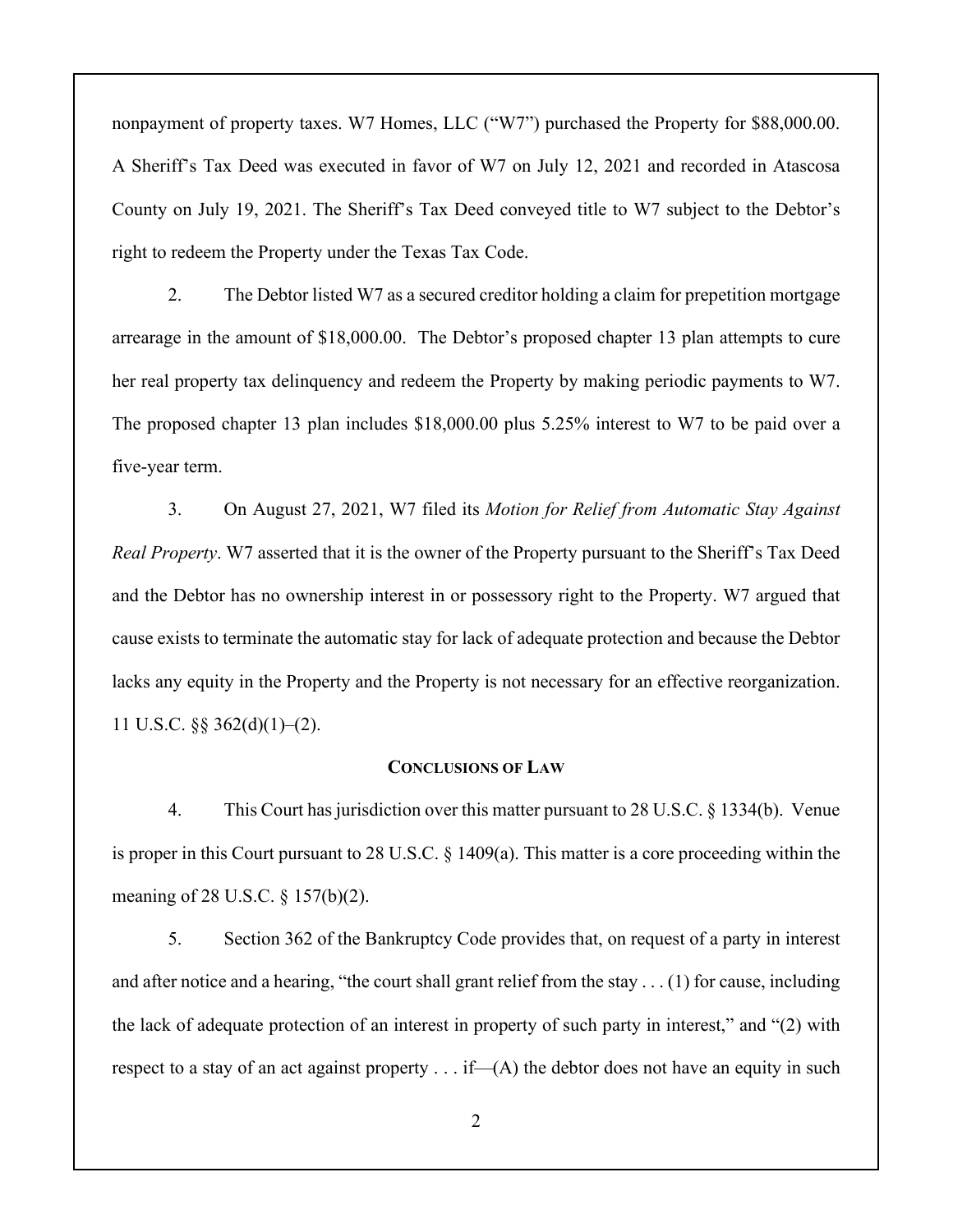property; and (B) such property is not necessary to an effective reorganization." 11 U.S.C. §§  $362(d)(1)-(2)$ .

6. The Texas Tax Code provides that the purchaser of real property sold at a tax sale is vested with "good and perfect title . . . to the interest owned by the defendant in the property subject to the foreclosure . . . subject only to the defendant's right of redemption." TEX. TAX CODE ANN. § 34.01(n). The redemption period under Texas law for homestead property sold at a tax sale is two years from the date that the purchaser's deed is filed for record. *Id.* § 34.21.

7. W7 argued that it has no remedy available to it other than to seek relief from the automatic stay. As the owner of the Property under Texas law, W7 argued that it is not a lien holder and the Debtor cannot modify W7's rights by redeeming the Property over the course of her chapter 13 plan. W7 argued that the facts and analysis of *In re Millington* are directly applicable. *In re Millington*, No. 17-31290, 2017 Bankr. LEXIS 2214 (Bankr. S.D. Tex. Aug. 8, 2017).

8. In *Millington*, the bankruptcy court considered whether a chapter 13 debtor could modify a tax purchaser's rights under 11 U.S.C. § 1322(b)(2) to redeem property sold at a tax sale over the course of the chapter 13 plan. *Id.* at \*1. The purchaser, Gulf States Equities, moved for relief from the automatic stay to take possession of the property purchased at a prepetition foreclosure sale. *Id.* The debtor filed a chapter 13 petition three days before the expiration of the redemption period under Texas law. *Id.* The debtor argued that he was entitled to redeem the property by making deferred payments beyond the redemption period under his chapter 13 plan. *Id.* at \*2.

9. Section 1322(b)(2) of the Bankruptcy Code provides that a chapter 13 plan may "modify the rights of holders of secured claims, other than a claim secured only by a security interest in real property that is the debtor's principal residence . . . ." 11 U.S.C. § 1322(b)(2). The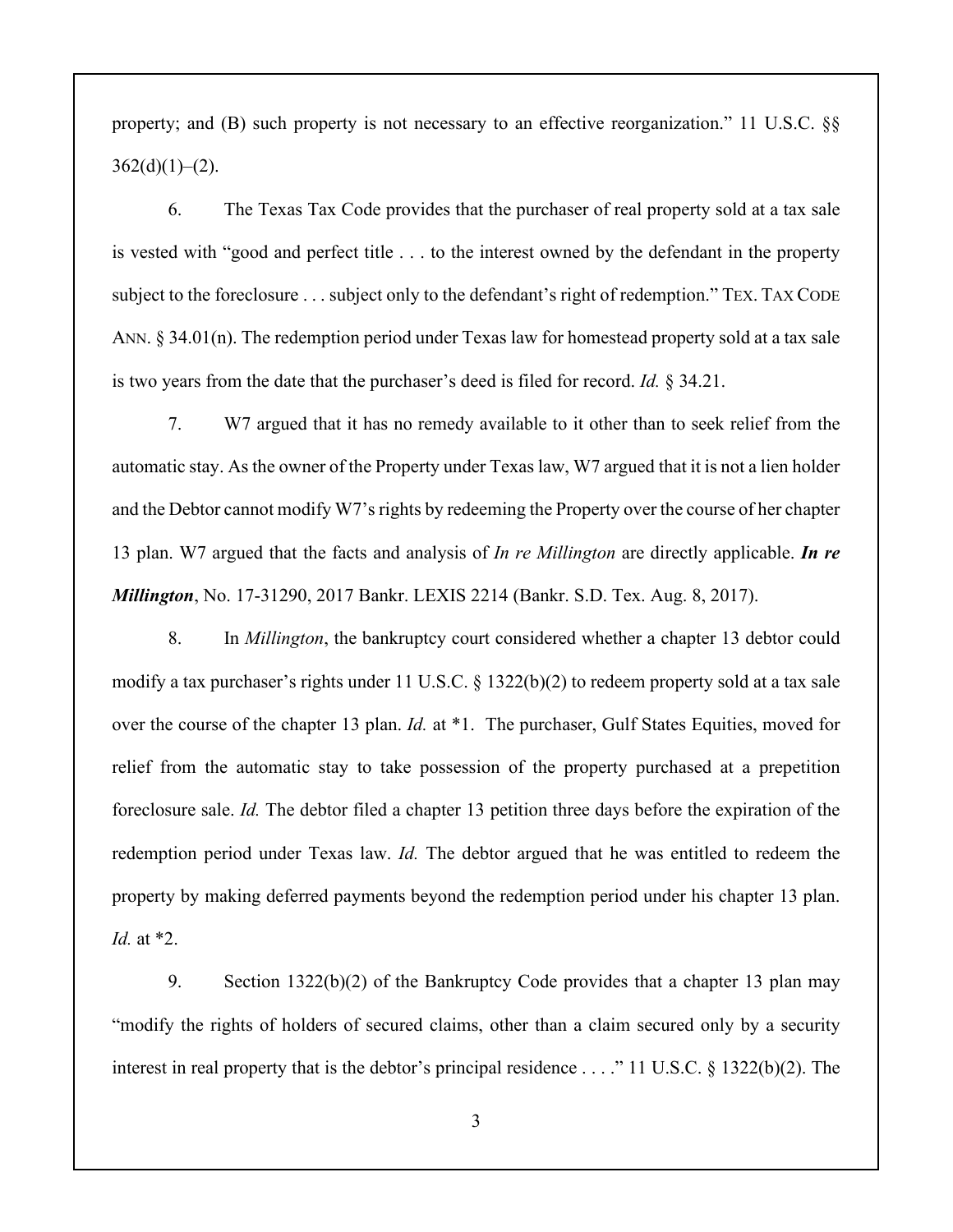debtor in *Millington* argued that "what Gulf States purchased at the tax sale was a lien on the property, making it a secured creditor whose rights can be modified under § 1322(b)(2)." *In re Millington*, 2017 Bankr. LEXIS 2214, at \*3–4. The court rejected this argument because purchasers under Texas law are vested with "good and perfect title" and the "right to the use and possession of the property." *Id.* at \*5. The court held that Gulf States was the owner of the property under Texas law, and the debtor could not modify Gulf States' rights because Gulf States was not a holder of a secured claim. *Id*. Last, the *Millington* court rejected the debtor's argument under § 105 to extend the debtor's redemption period "beyond the extension already provided for in § 108, or by impermissibly treating Gulf States as a secured creditor" because doing so would "create a new substantive right." *Id.* at \*6. The court overruled the debtor's objection to Gulf States' motion for relief from the automatic stay. *Id.* at \*7.

10. A bankruptcy court in Connecticut similarly held that a prepetition tax sale purchaser did not have a claim that the chapter 13 debtor could modify through the plan to provide additional time for redemption. *In re Christiano*, 605 B.R. 1 (Bankr. D. Conn. 2019). In *Christiano*, the Town of Beacon Falls, Connecticut (the "Town") conducted a tax sale of the debtor's home and the Town was the highest bidder. *Id.* at 3. Under Connecticut law, the debtor had six months to redeem the property. *Id.* The debtor filed for bankruptcy days before the redemption period ended, and the debtor proposed a plan that paid the Town over a sixty-month period. *Id.* The Town moved for relief from the automatic stay and objected to confirmation of the plan. *Id.* at 2–4. The court granted the Town's motion for relief from the automatic stay and held that the debtor could not redeem her home through the plan because the Town, as the owner of the home, did not hold a claim that could be paid through the plan. *See id.* Under Connecticut law, the tax sale divested the debtor of "her fee simple interest in the Property . . . subject only to her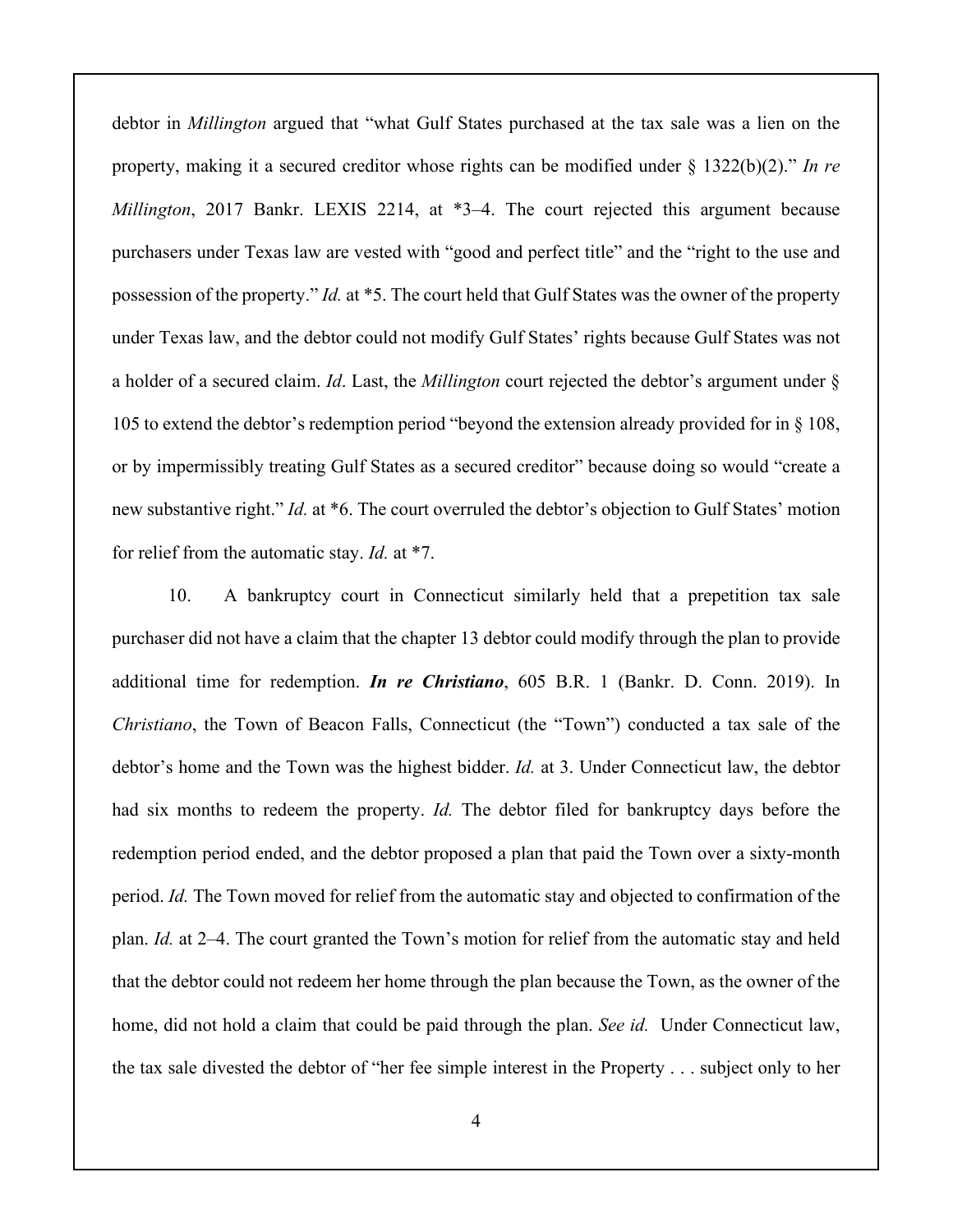right to redeem." *Id.* at 6. On the petition date, therefore, "the Debtor's bankruptcy estate included the Debtor's personal right to redeem the Property, not the title to the Property itself." *Id*.

11. The Connecticut statute applied in *Christiano* is similar to Texas Tax Code § 34.01(n) because both statutes convey title to tax purchasers, as opposed to states where the tax purchaser is granted a lien against the property. *See id*. at 8 ("State tax sale laws are diverse, but generally the tax sale purchaser gets either a lien against the property or ownership of the property. . . . For example, in New York, a tax sale purchaser acquires a lien that may later be foreclosed upon, once the . . . redemption period expires."); *compare In re Martin*, 496 B.R. 323, 329 (Bankr. S.D.N.Y. 2013) (explaining that the debtor "entered into his bankruptcy with the right to redeem his property and as such, he retains his ability to cure [the purchaser's] claim under § 1322"), *with In re Richter*, 525 B.R. 735, 746–48 (Bankr. C.D. Cal. 2015) (explaining a split in authority over whether debtors may modify redemption rights after a tax sale under  $\S 1322(b)(2)$  and concluding that the "redemption relationship" between the purchaser and the prior owner does not amount to a "claim").

12. After noting a split in authority, the *Christiano* court followed the line of cases in which tax purchasers acquire title to property. *In re Christiano*, 605 B.R. at 8–9 (citing *In re Millington*, No. 17-31290, 2017 Bankr. LEXIS 2214, at \*5 (Bankr. S.D. Tex. Aug. 8, 2017)). One notable reported case to the contrary is *In re Gonzalez*, 550 B.R. 711 (Bankr. E.D. Pa. 2016). The court in *Gonzalez* found that a tax sale purchaser held a contingent claim for payment of the redemption amount which could be modified in the debtor's plan because debtors retain a "meaningful and substantial 'interest' in the property following a tax sale" and the redemption relationship is similar to the conventional mortgagee/mortgagor relationship in "title theory" states. *Id.* at 722–25.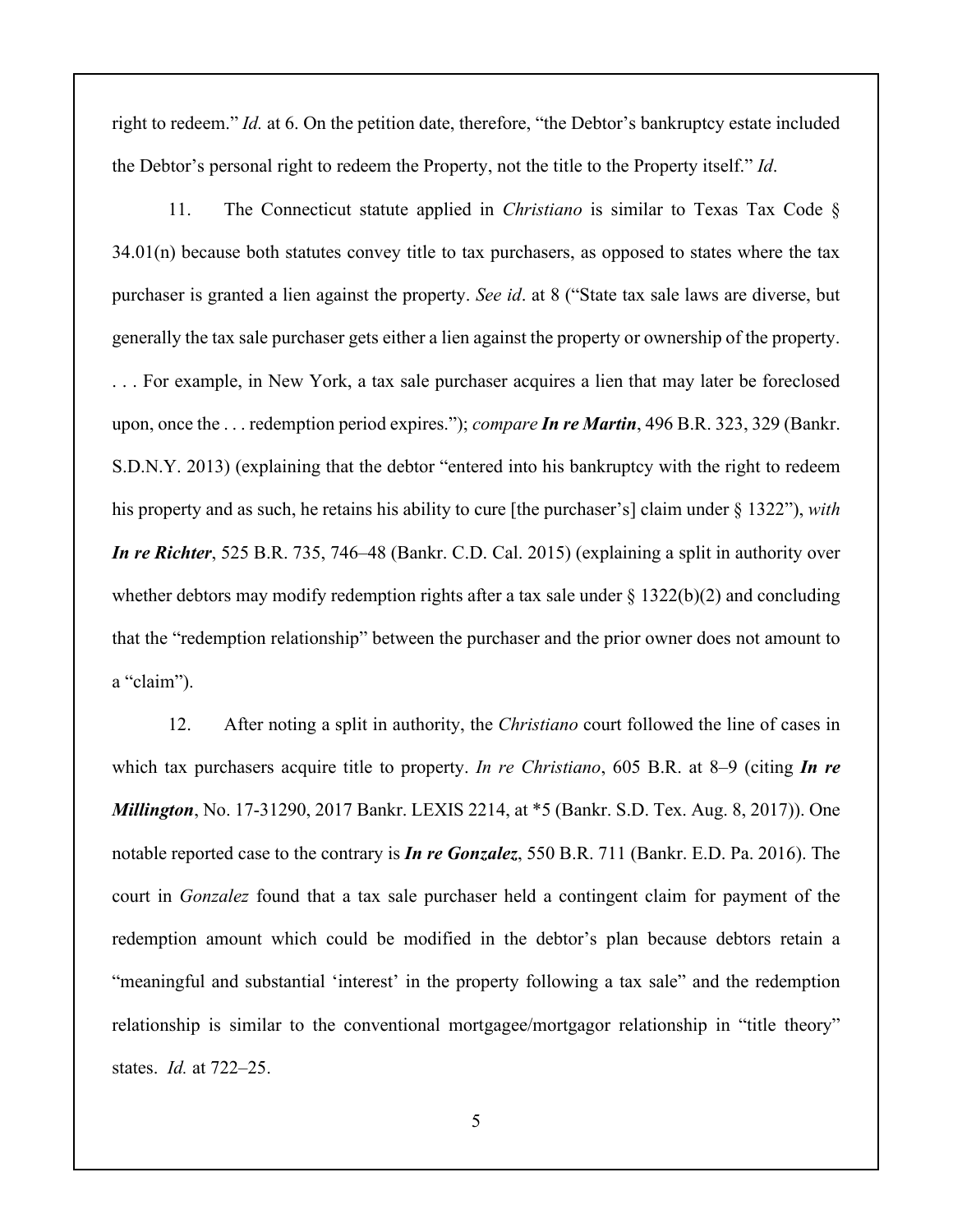13. The analyses of *Millington* and *Christiano* are persuasive. Here, the Debtor filed her chapter 13 petition before the expiration of the redemption period under Texas law, and the Debtor seeks to redeem the Property by curing her tax delinquency through the plan. Like the purchaser in *Millington*, as of the petition date, W7 held "good and perfect title" to the Property under Texas law. Like the Town in *Christiano*, W7 is the owner of the Property subject only to the Debtor's personal right of redemption under applicable state law. Therefore, the Debtor cannot modify W7's rights in the chapter 13 plan because W7 is the owner of the Property, not a lien holder.

14. An analogy can be made to a real property lease that is terminated prepetition. Section  $365(c)(3)$  of the Bankruptcy Code prohibits the trustee from assuming "any executory contract or unexpired lease of the debtor" if "(3) such lease is of nonresidential real property and has been terminated under applicable nonbankruptcy law prior to the order for relief." 11 U.S.C. § 365(c)(3). Even prior to the addition of § 365(c)(3) in 1984, bankruptcy courts have recognized that if a lease is validly terminated prior to the commencement of a bankruptcy case, the lease "is not resurrected by the filing of the petition in bankruptcy, and cannot therefore be included among the debtor's assets." *Kopelman v. Halvajian (In re Triangle Labs., Inc.)*, 663 F.2d 463, 467–68 (3rd Cir. 1981); *see In re Fryar*, 99 B.R. 747, 748–49 (Bankr. W.D. Tex. 1989), *vacated as moot*, 113 B.R. 317 (W.D. Tex. 1989). Similarly, where property owned by a debtor is sold at a prepetition tax sale and the purchaser is granted "good and perfect title" and the "right to the use and possession of the property," the debtor's ownership interest in the property is not resurrected by filing for bankruptcy. TEX. TAX CODE ANN. § 34.01(n).